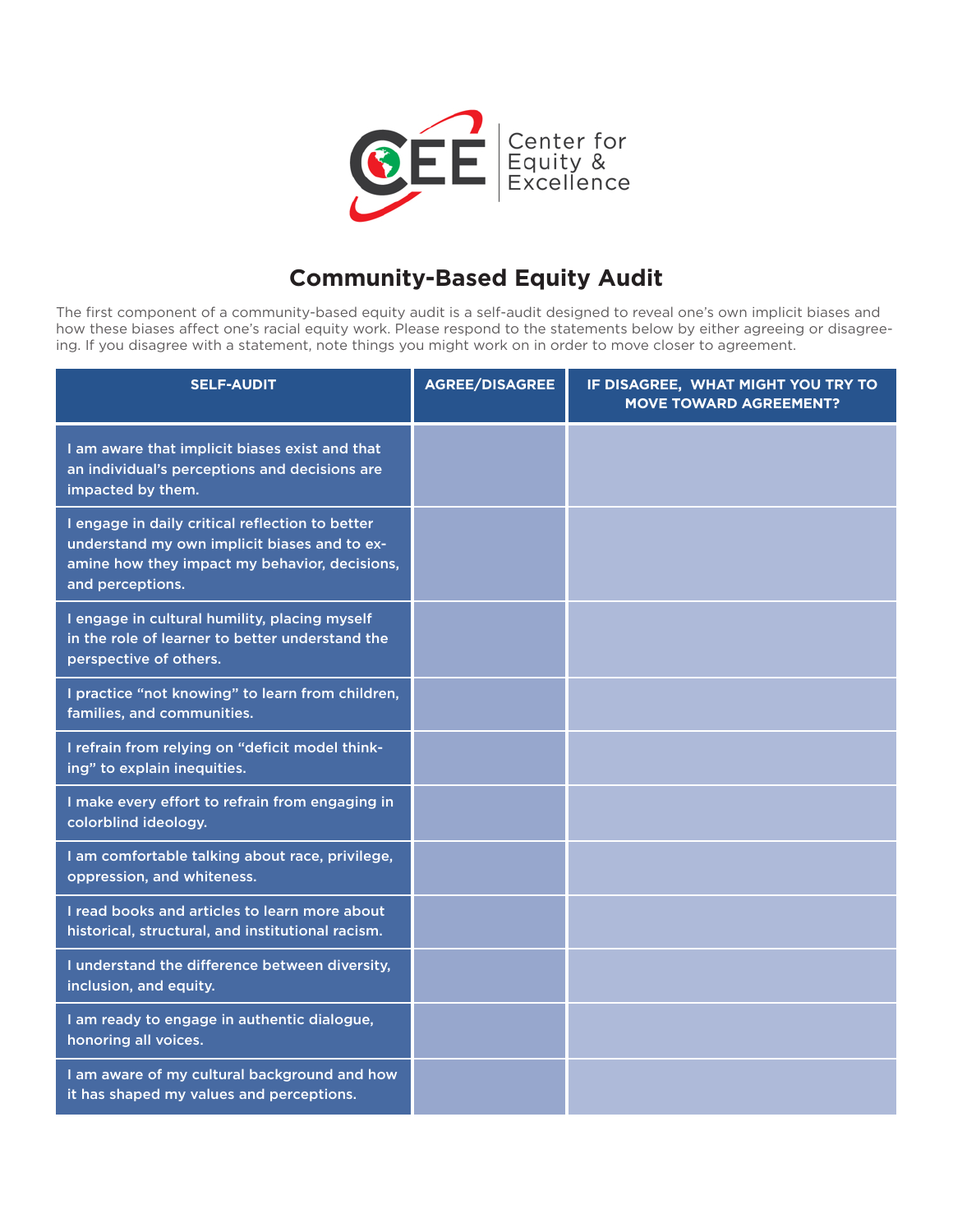The second component of a community-based equity audit involves understanding perspectives that shape collective decision-making. Again, please respond to the statements below by either agreeing or disagreeing and adding reflective comments.<sup>1</sup>

| <b>EQUITY NORMS IN</b><br><b>COMMUNITY-BASED WORK</b>                                                                                                                                                             | AGREE/DISAGREE | IF DISAGREE, WHAT MIGHT YOU TRY TO<br><b>MOVE TOWARD AGREEMENT?</b> |
|-------------------------------------------------------------------------------------------------------------------------------------------------------------------------------------------------------------------|----------------|---------------------------------------------------------------------|
| I accept every stakeholder as equally intelligent.                                                                                                                                                                |                |                                                                     |
| Community knowledge and inclusion is honored<br>and valued, including:<br>• Lived experiences;<br>• Noticing who is included and excluded; and<br>• Intentionally including those with differing<br>perspectives. |                |                                                                     |
| The topics and questions addressed in your<br>work are designed with the input of community<br>stakeholders, and:<br>• Quality time is spent in the community; and<br>• Interests are shared with the community.  |                |                                                                     |
| Initiatives addressed in your work result in<br>improvements across early childhood and<br>community spaces.                                                                                                      |                |                                                                     |
| The results of your work are made public in<br>transparent, collaborative, and creative ways.                                                                                                                     |                |                                                                     |

<sup>1</sup> The following sections are based on Terrance L. Green's "Community-Based Equity Audits: A Practical Approach for Educational Leaders to Support Equitable Community-School Improvements," *Educational Administration Quarterly* (October 2016).

\_\_\_\_\_\_\_\_\_\_\_\_\_\_\_\_\_\_\_\_\_\_\_\_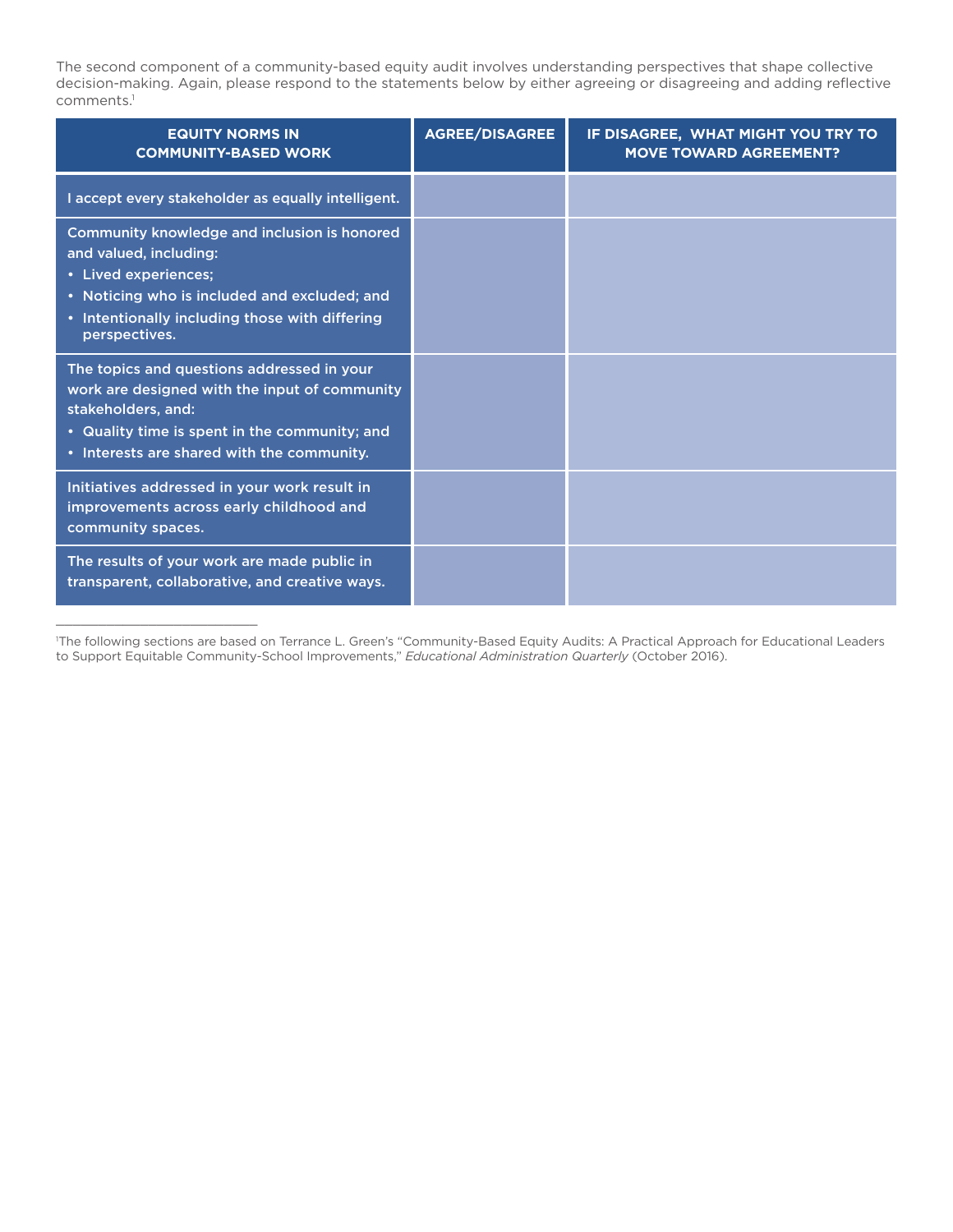A third component to the community-based equity audit involves using a racial equity lens to examine the different phases of your community-based work. The phases of your work may include putting together a project team; understanding community strengths and needs; taking specific actions to address needs; and deciding how to measure progress toward the project goals. Please indicate whether you or your team has engaged in the activities below. Regardless of your answer, brainstorm about what constitutes success in each area and what indicators would measure success.

| <b>PHASE I: LEADERSHIP</b>                                                                                                                                                                                                                      | YES/NO | <b>INDICATORS OF SUCCESS</b> |
|-------------------------------------------------------------------------------------------------------------------------------------------------------------------------------------------------------------------------------------------------|--------|------------------------------|
| A leadership team is created with members from<br>diverse backgrounds and perspectives, including<br>age, social class, and gender. Membership includes a<br>variety of positions such as farmers, cooks, teachers,<br>assistants, and parents. |        |                              |
| The leadership team's work aims to dismantle deficit<br>views of the community.                                                                                                                                                                 |        |                              |
| The leadership team's work supports equitable<br>community outcomes.                                                                                                                                                                            |        |                              |
| The leadership team's work solves problems related to<br>equity.                                                                                                                                                                                |        |                              |
| The leadership team engages in studies and discussions<br>related to equity and oppression, and identifies ways to<br>improve their equity practices.                                                                                           |        |                              |
| The leadership team puts in place asset-based perspec-<br>tives prior to working with the community.                                                                                                                                            |        |                              |
| The leadership team defines asset- and equity-based<br><b>beliefs</b><br>they<br>relate to<br>community<br>core<br>as<br>engagement.                                                                                                            |        |                              |
| The leadership team addresses myths, assumptions,<br>and stereotypes about the children, families, and<br>communities being served.                                                                                                             |        |                              |
| The leadership team assesses the effectiveness of<br>current community practices.                                                                                                                                                               |        |                              |
| The leadership team addresses unequal power dynam-<br>ics by creating spaces for collective power, and offering<br>opportunities to co-produce agendas, initiatives, and<br>solutions.                                                          |        |                              |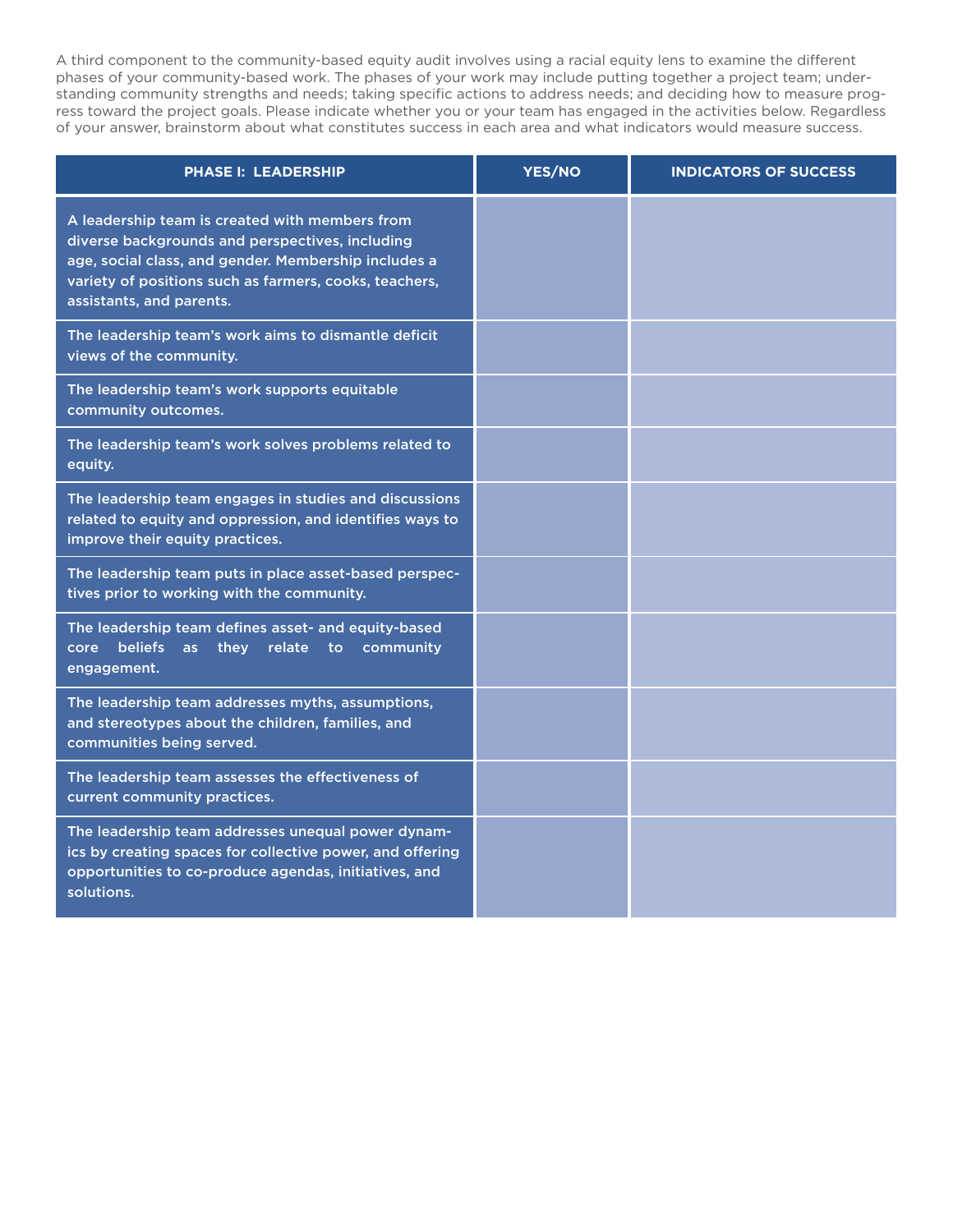| <b>PHASE II: BUILDING COMMUNITY RELATIONSHIPS</b>                                                                                                                                       | <b>YES/NO</b> | <b>INDICATORS OF SUCCESS</b> |
|-----------------------------------------------------------------------------------------------------------------------------------------------------------------------------------------|---------------|------------------------------|
| The leadership team spends time in the community<br>listening, learning and developing community<br>partnerships.                                                                       |               |                              |
| An asset map is created to identify the skills and capac-<br>ities of individuals, associations, and institutions.                                                                      |               |                              |
| Key organizations, including places of worship, social<br>service organizations, local farms, financial organiza-<br>tions, and nonprofits, are examined to better understand<br>their: |               |                              |
| • Leaders and leadership<br>• Mission<br>• Proximity to and connection with ECE providers and/<br>or parents.                                                                           |               |                              |
| The leadership team identifies the assets of each or-<br>ganization and how they might provide racial equity<br>among ECE providers and the community.                                  |               |                              |
| The leadership team conducts interviews with formal<br>(elected) and informal community leaders.                                                                                        |               |                              |
| Experiences are viewed as opportunities to learn and de-<br>velop deep, trusting relationships within the community.                                                                    |               |                              |

| <b>PHASE III: ACTIONS TO BUILD COMMUNITY CAPACITY</b>                                                                                                                                 | <b>YES/NO</b> | <b>INDICATORS FOR YOUR PROJECT</b> |
|---------------------------------------------------------------------------------------------------------------------------------------------------------------------------------------|---------------|------------------------------------|
| The leadership team supports the development of a<br>community stakeholder group that includes both formal<br>and informal leaders and that reflects the demographics<br>of the area. |               |                                    |
| The leadership team encourages the stakeholder group<br>to respect the asset and equity core beliefs.                                                                                 |               |                                    |
| The leadership team ensures every person's contribution<br>is treated equally.                                                                                                        |               |                                    |
| Leadership of the community stakeholder group rotates<br>regularly to ensure equity and diversity of voices and<br>perspectives.                                                      |               |                                    |
| ECE leaders are open to new ideas about partnering<br>with local leaders for promoting equity in ECE.                                                                                 |               |                                    |